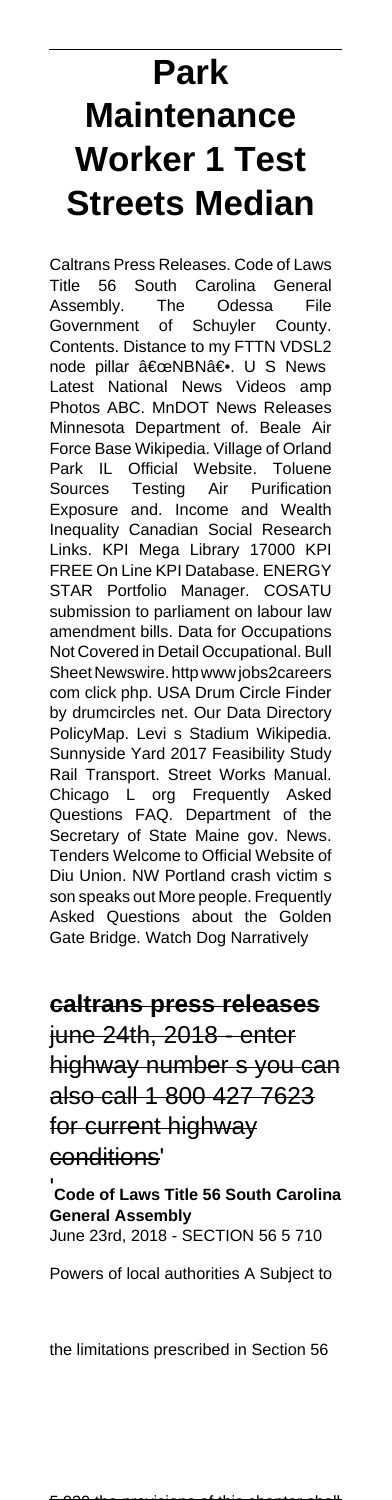not be deemed to prevent local authorities with respect to streets and highways under their jurisdiction and within the reasonable exercise of the police power from'

# '**the odessa file government of schuyler county**

june 23rd, 2018 - the latest breaking news on odessa ny and schuyler county including sports business government and people with calendar of events and classified ads' '**contents june 21st, 2018 - vol 7 no 3 may 2004 mathematical and natural sciences study on bilinear scheme and application to three dimensional convective equation itaru hataue and yosuke matsuda**' '**Distance To My FTTN VDSL2 Node Pillar** "NBN― June 20th, 2018 - Gage Writes Find A Pillar Start Walking In 1 Meter Steps And Start Counting Then At A Later Date Realise That You Wasted Your Time Because The Copper To Your Premises Ran The Other Way From The Pillar To The End Of The Street Around The Corner Down The Next Street And Then Back To Your House – And Just For Fun It Crossed Sides Of The''**u s news latest**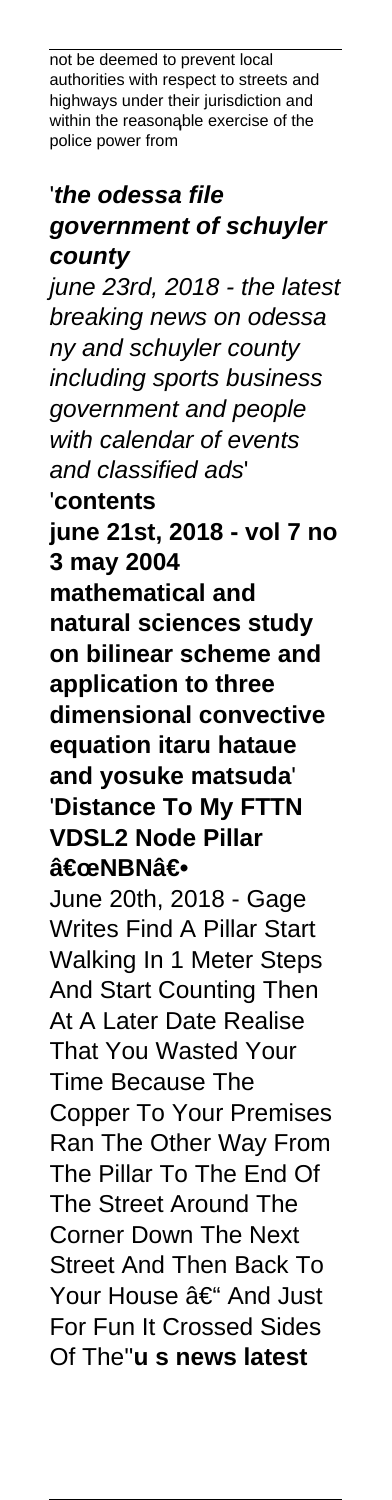**national news videos amp photos abc june 23rd, 2018 - get the latest breaking news across the u s on abcnews com**' '**MnDOT News Releases Minnesota Department Of**

June 23rd, 2018 - MnDOT Statewide

News Releases From The Past Year'

# '**Beale Air Force Base Wikipedia**

June 24th, 2018 - A U S Air Force TU 2S Dragon Lady high altitude reconnaissance aircraft lands at Beale Air Force Base'

#### '**Village of Orland Park IL Official Website**

June 22nd, 2018 - Show All Answers 1 Does my contractor require a license All contractors working in the Village of Orland Park are required by code to be licensed and bonded with the Village' '**TOLUENE SOURCES TESTING AIR**

# **PURIFICATION**

**EXPOSURE AND** JUNE 22ND, 2018 - TOLUENE SOURCES TESTING AIR PURIFICATION AND HEALTH INFORMATION TOLUENE IS A COMMON SOLVENT FOUND IN MANY PRODUCTS THROUGHOUT THE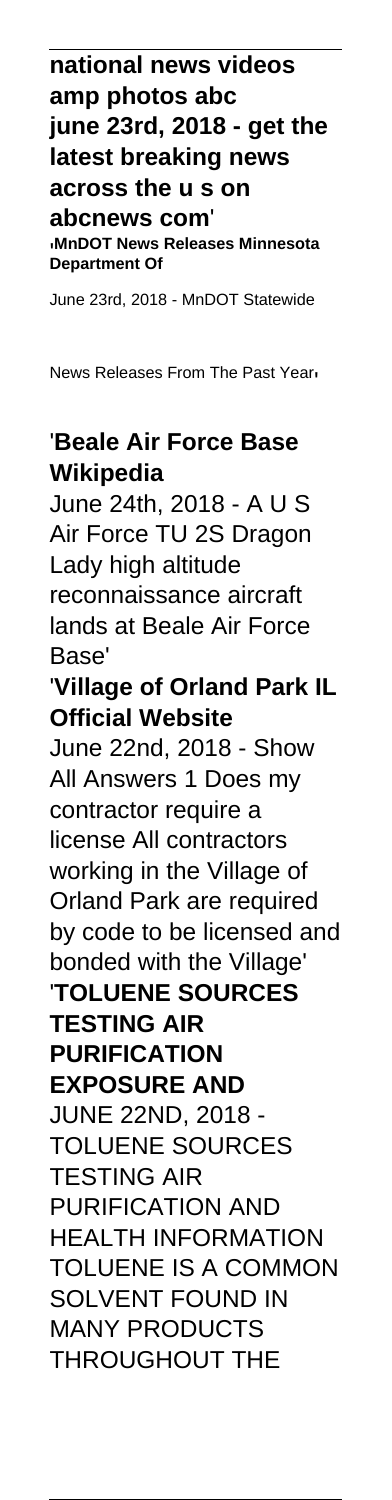AVERAGE HOME SUCH AS GLUES OCTANE BOOSTERS INKS DYES PAINTS GASOLINE AND CIGARETTE SMOKE' '**income and wealth inequality canadian social research links** june 23rd, 2018 - updated january 18 2018 page révisée le 18 janvier 2018 sao paulo brazil rich vs poor neighbourhoods go to canadian social research links home page' '**kpi mega library 17000 kpi free on line kpi database** june 20th, 2018 world's biggest 17 000 kpi website easy as 1 2 3

get your kpi in 3 seconds 33 government sector 32 industry 24 int l topic key performance indicators for any function'

# '**ENERGY STAR Portfolio Manager**

June 21st, 2018 - Adult Education Refers To Buildings Used Primarily For Providing Adult Students With Continuing Education Workforce Development Or Professional Development Outside Of The College Or University Setting' '**COSATU submission to parliament on labour law amendment bills**

July 30th, 2012 - Nominal unit labour

cost Real unit labour cost Nominal unit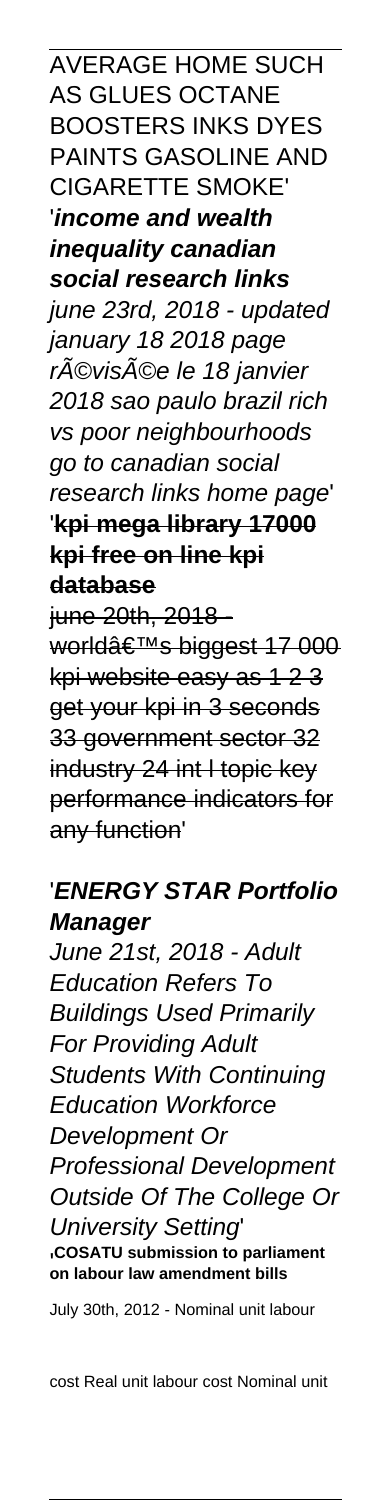labour cost growth year on year Real unit labour cost growth year on year'

# '**Data For Occupations Not Covered In Detail Occupational** June 21st, 2018 -

Although Employment For Hundreds Of Occupations Are Covered In Detail In The Occupational Outlook Handbook This Page Presents Summary Data On Additional Occupations For Which Employment Projections Are Prepared But Detailed Occupational Information Is Not Developed' '**bull sheet newswire**

june 24th, 2018 - bull sheet newswire

two bridges damaged by csx train in

cumberland md officials say a csx train

struck two road bridges in cumberland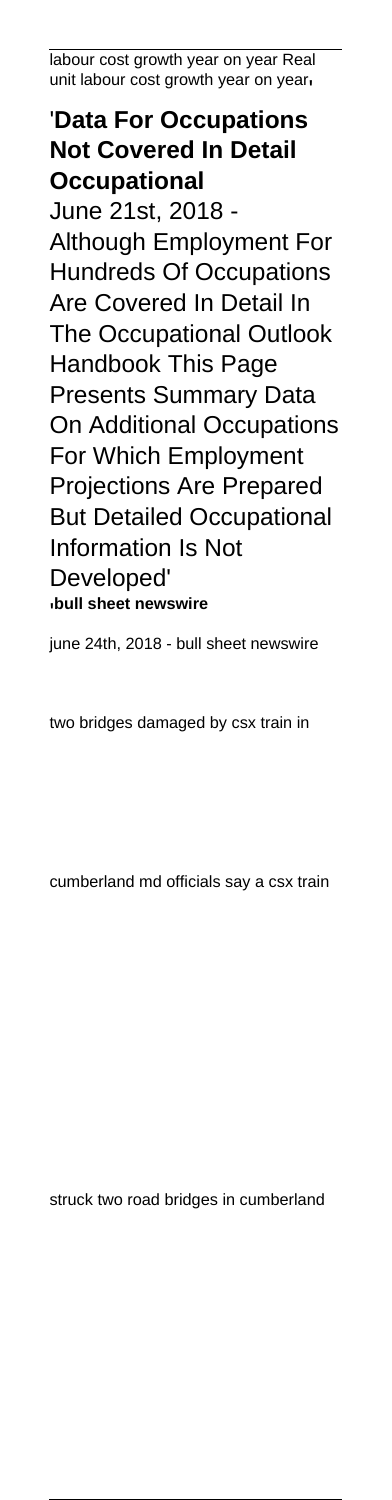#### **Jobs2careers Com Click Php**

June 21st, 2018 - We Would Like To Show You A Description Here But The Site Won't Allow Us''**usa drum circle finder by drumcircles net**

june 23rd, 2018 - usa and global drum circle finder updated june 2018 database amp listings of freestyle and facilitated drum circles since 1999 easily locate a drum circle near you'

#### '**Our Data Directory PolicyMap**

June 22nd, 2018 - View A Comprehensive List Of PolicyMap S GIS Data Sources Our Interactive Software Provides A Visual Representation Of Statistics Over Different Geographic Areas'

# '**Levi s Stadium Wikipedia**

June 25th, 2018 - Levi s Stadium is a football stadium located in Santa Clara California in the San Francisco Bay Area It has served as the home of the San Francisco 49ers of the National Football League since 2014''**Sunnyside Yard 2017 Feasibility Study Rail Transport** June 23rd, 2018 - New York City Economic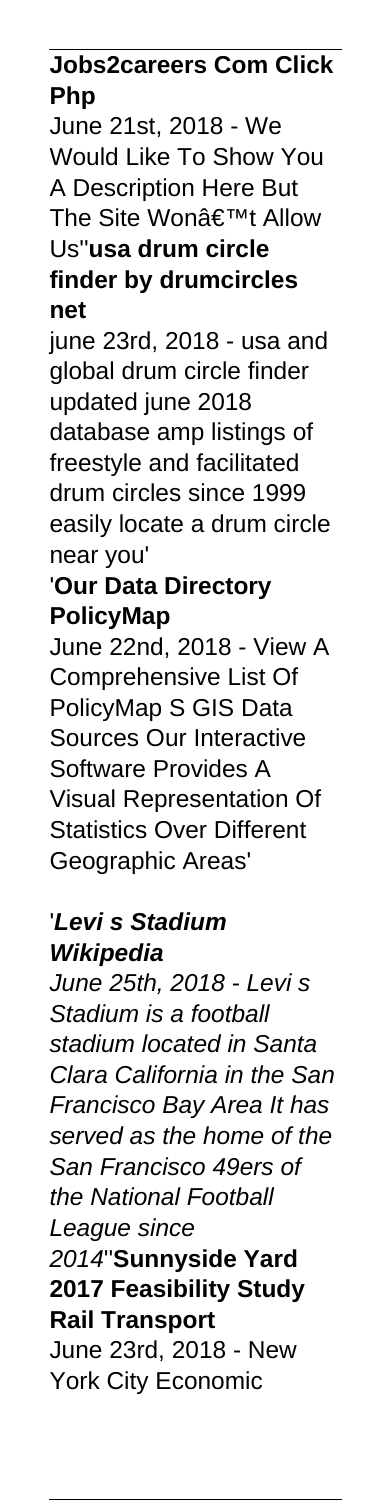Development Corporation and the City of New York released a study of the feasibility of the Sunnyside Yard project looking at the construction and development challenges the project poses''**STREET WORKS MANUAL** JUNE 23RD, 2018 - THE NYC STREET WORKS MANUAL DESCRIBES POLICIES GOVERNING WORK ON CITY STREETS AND **PRESENTS** PROCEDURES FOR NOTICE APPROVAL AND EXECUTION OF SUCH WORK' '**chicago l org frequently asked questions faq** june 22nd, 2018 - 1 general overview 1 1 is it spelled l or el and why

does chicago call it the I rather than the el as new york city and other cities do 1 2 what does cta stand for'

'**DEPARTMENT OF THE SECRETARY OF STATE MAINE GOV JUNE 21ST, 2018 - STATE OF MAINE MOTORIST HANDBOOK AND STUDY GUIDE STATE OF MAINE DEPARTMENT OF THE SECRETARY OF STATE AUGUSTA MAINE 04333 THIS BOOKLET IS PREPARED UNDER THE**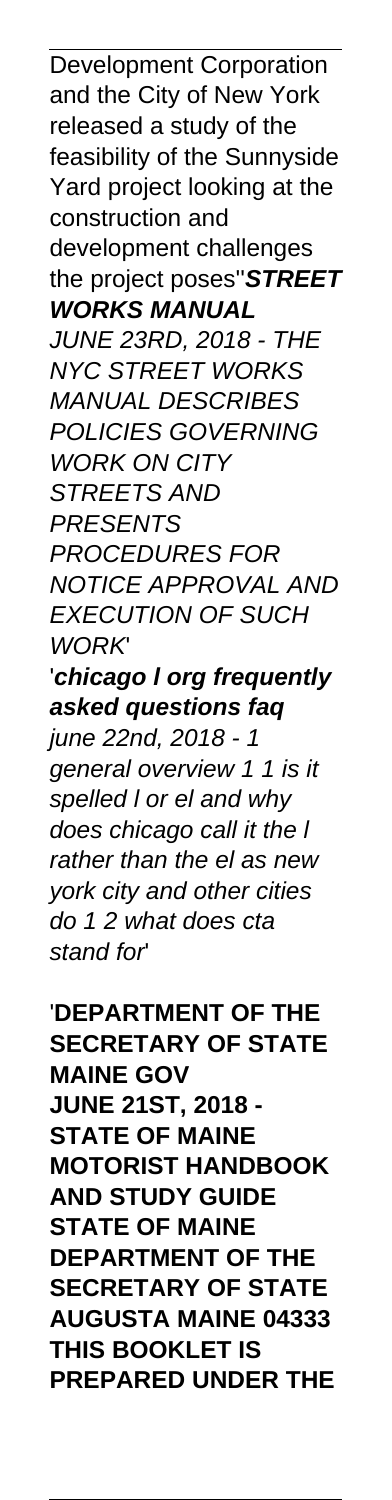# **AUTHORITY OF THE**'

#### '**News**

June 21st, 2018 - 6 1 2009 40 story Pine Street Tower is approved A 40 story building with 325 units has won environmental and design approval from the city of Seattle''**Tenders Welcome to Official Website of Diu Union** June 19th, 2018 - Construction

Maintenance Repairs etc eTender

Corrigendum in respect of eTender

Invitation No 08 2018 2019 dated 01 06

2018 for the work at Sr No 9 of Tender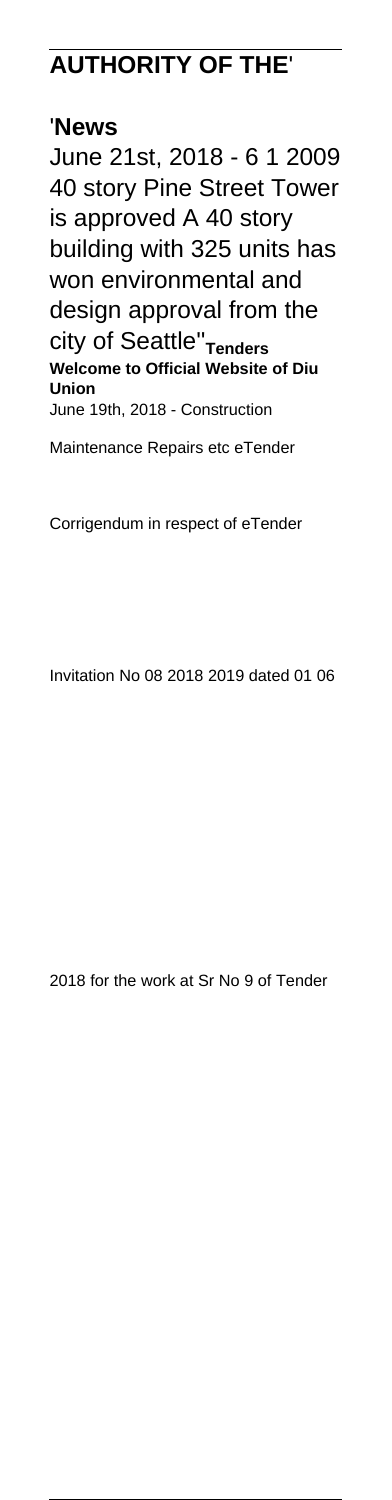#### '**NW Portland Crash Victim S Son Speaks Out More People**

May 21st, 2018 - As You Can See In Images I Took On Thursday Above Visibility Of The Driveway From Eastbound Nicolai Is Very Compromised By A Cement Wall Vegetation Poles On The Sidewalk And Other

Obstructions''**Frequently Asked Questions About The Golden Gate Bridge** June 21st, 2018 - Golden Gate Bridge Highway And Transportation District WERE HARD HATS USED DURING CONSTRUCTION Yes They Were And Here Is How They Came To Be' '**Watch Dog Narratively**

August 4th, 2013 - T he day my doctor

released me from in patient psych he

said "Allison I'll make you a

deal You can go home on the following